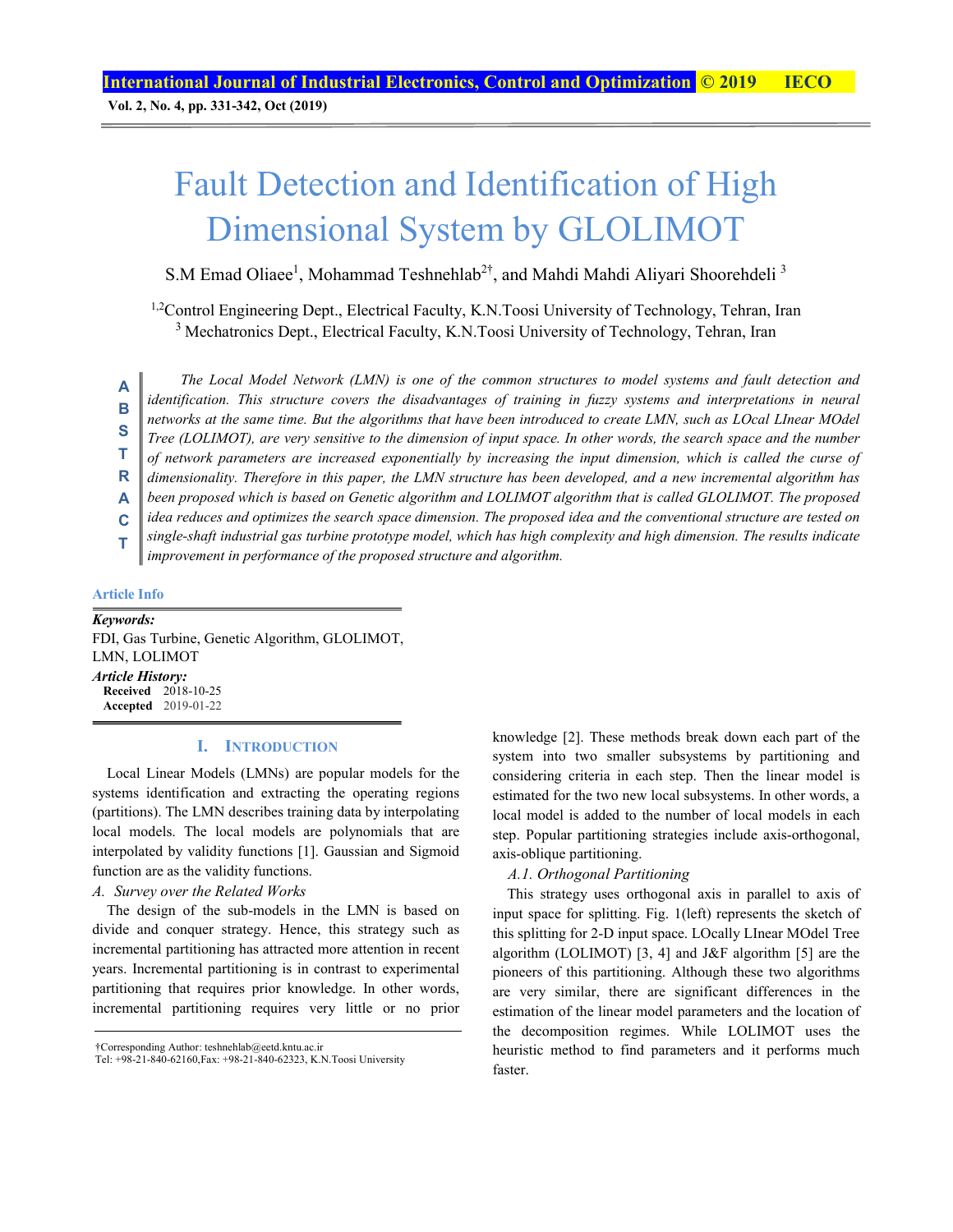



In the LOLIMOT algorithm, the decomposition of the input space is determined by the local error. Also, unlike the J&F algorithm, Local Models (LM) are easily estimated by the weighted least square method. That's why LOLIMOT's algorithm has become more popular.

Bänfer and Nelles [6] applied higher-degree polynomials in LMs and named this algorithm, the POLYnomial MOdel Tree (POLYMOT). In each iteration of this algorithm, there are two options. Choice of either increase of complexity of the worst LM or increase number of LMs with splitting of the worst LM. Also, Nekoui and Sajadifar [7] have optimized the nonlinear parameters of the validity functions by Particle Swarm Optimization (PSO) optimization. Moreover, Mehran [8] used the PSO optimization to find the best axis-orthogonal partition. The Expectation-Maximization (EM) algorithm is also implemented to identify local models by Rezaei [9]. Jakubek and Hametner [10] have optimized and determined the splitting location by the generalized total least squares and EM algorithms. Jakubek and Keuth [11] used clustering for partitioning and the local model statistic which approximates reliability of the obtained model to reduce the computational cost with the lower number of LMs. Sarabi-Jamab and N.Araabi have provided merge and split strategy to decrease the number of LMs by using Piecewise Linear Network (PLN) [12] and Simulated Annealing (SA) [13]. Also, a nonlinear fault detection and identification (FDI) of gas turbine basesd on deep neural networks and LMN is presented in [14].

Recently, the neuro-fuzzy structures with Genetic Algorithms (GA) have been utilized widely. Karaboga and Kaya have presented a review of Adaptive network fuzzy inference and its training approaches in [15]. The optimal division of the Piecewise Linearization for nonlinear function approximation has been carried out by GA based on clustering approach in [16]. Azimi et al.[17] have combined adaptive neuro-fuzzy inference systems and genetic algorithms to predict the discharge coefficient of rectangular side orifices. Furthermore, in [18], GA and a Fuzzy Logic are combined for network anomaly detection. The premise and the consequence parameters of the adaptive neuro-fuzzy inference system (ANFIS) are optimized with GA to control MIMO systems by Lutfy et al. [19].

#### *A.2. Oblique partitioning*

In this strategy, unlike axis-orthogonal partitioning, axis splitting of input space is performed with an angle. Fig. 1(right) shows the sketch of this partition. Breiman [20] was the first one who introduced this strategy with hinging hyperplanes.

Further, Ernst proposed an algorithm based on LOLIMOT in [21]. In every iteration of Ernst's algorithm, nonlinear optimization like gradient descent is performed to find unknown parameters of the hinge function of the two new LMs. Then Nelles added a series of steps to the LOLIMOT algorithm and the Ernst algorithm, and named it HILOMOT [22, 23]. The sigmoid functions are used Instead of hinge functions as validity functions in HILOMOT. Obviously, employing nonlinear optimization is necessary to reach the optimal splitting of the input space[1].

In continues, Fischer [1] eliminated the numerical gradient calculation and utilized quasi-Newton optimization to increase the speed of nonlinear optimization. Hartmann and Nelles [24] improved this algorithm by taking into account the smoothness in the determination of validity functions. They also combined the concepts of HILOMOT and POLYMOT and called it HILOMOT + [25]. Xu, Xuang, and Wange [26] used this strategy and the piecewise linear model's concept for control, prediction, and identification of the dynamic system.

#### *B. Similar Works*

A lot of works has been done to identify and detect the fault in the gas turbine up to now, that several effective cases will be reviewed in continue.

In all papers, the number of input feature does not exceed 15 features. Furthermore, in most of them, there has been no attempt to propose a nonlinear FDI method, while non-linear identification is more appropriate due to the presence of noise and uncertainty. For example [27] has used the classic observer to detect faults in a gas turbine, but this approach is applicable for linear systems not as the same as gas turbine. [28] has considered the dynamic observer and neural networks to detect sensor fault which faults were modeled as step functions. [29] has used a neuro-fuzzy- method to detect and isolate only two faults in gas turbine. In [30], four incipient faults are considered, and the linear dynamical identification has been used for FDI based on the observer. In [31], a combination of MLP and LMN structures are presented to robust FDI for the gas turbine in a steady state. Also, every four faults are considered as the ramp function. *C. Our Approach* 

All of these algorithms have poor performance when faced with high dimension in input space. Since the split and search space is enlarged exponentially and consequently, optimization becomes failed [1, 22-25]. Therefore, in this paper, the LMN structure has been developed. In this structure, only the size of split space is reduced by a matrix,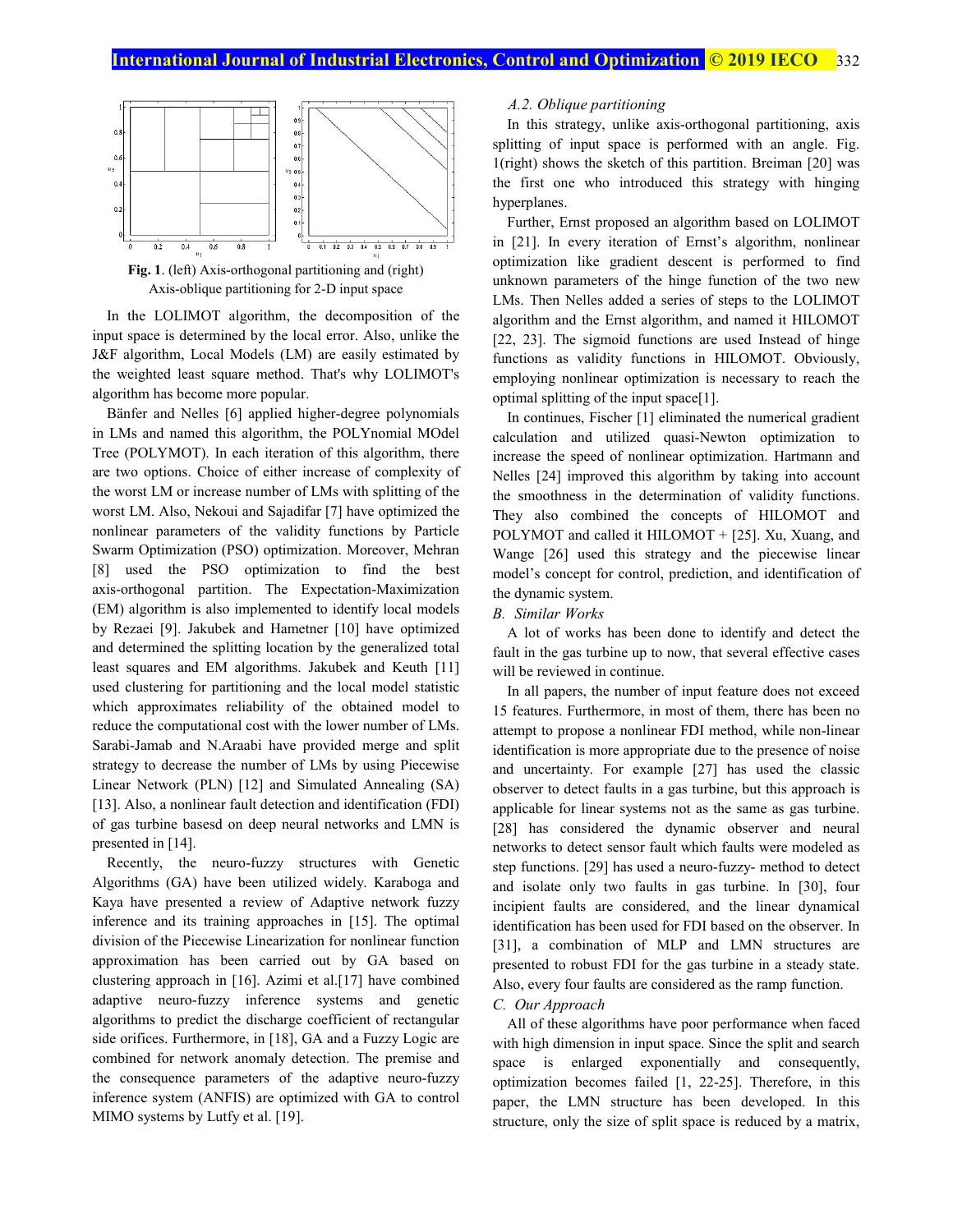while the input dimension is complete for the linear model in each LM. This matrix transfers the input data to new space with smaller dimension. The GA has been used to optimize the location of data in new space. In other words, this paper unlike other methods doesn't change the location of the splitting, but it attempts to project the input in such a way that it prepares optimal condition for the system's identification. Therefore a new incremental algorithm is proposed to create the developed LMNs. Since the proposed algorithm is based on GA and LOLIMOT; it is named GLOLIMOT.

In this paper, the proposed structure and algorithm are tested for FDI on the single-shaft industrial gas turbine prototype model. The simulated result illustrates the good performance of the proposed structure and algorithm.

## *D. Paper organization*

The paper is organized as follows: LMN and LOLIMOT algorithm are reviewed in the next section. The developed LMN and its training algorithm (GLOLIMOT) are introduced in section III. Later, in section IV, the proposed structure is utilized for FDI on the model of gas turbine, and its result is compared with the conventional LMN. Finally, the conclusion is offered in section V.

## **II. LOCAL LINEAR MODEL AND LOLIMOT ALGORITHM**

The neuro-fuzzy networks can be considered as a kind of fuzzy model that is not designed by the expert entirely, even at least, some parts are learned by data. In other words, the neuro fuzzy networks are the fuzzy model that is drawn in the structure of the neural network, and the concepts of neural network training methods have been implemented on it. Although many training methods were presented in continue which were not related to neural networks, the name of neuro-fuzzy networks has still retained for all fuzzy models that have data-learning education[32].

The Local Linear Neuro-Fuzzy models (LLNF) are one example of neuro-fuzzy networks. The local modeling method is based on divide and conquer strategy. It means that the complex problem is broken down into some simpler and smaller sub-models to be identified easily with simpler models such as linear models. The LLNF structure is called too, the LMN, the Takagi-Sugeno fuzzy model, the Piecewise Models, and Local Regression techniques [33]. The LMN is presented in Fig. 2.



**Fig. 2** LMN structure [4]

The output of the LMN structure  $(\hat{y})$ , is obtained from the weighted interpolation of *M* LMs (Eq. 1).

$$
\hat{y}(u_i) = \sum_{j=1}^{M} \hat{y}_j(u_i) \Phi_j(u_i)
$$
\n
$$
= \sum_{j=1}^{M} (w_{j,0} + w_{j,1}u_{i,1} + w_{j,2}u_{i,2} + ... + w_{j,p}u_{i,p}) \Phi_j(u_i)
$$
\n(1)

Where  $u_i$  is the i-th sample of the input vector. Also,  $\hat{y}_i(.)$  is the linear part of the j-th local model, like the consequent part of the j-th rule in the fuzzy structure. The polynomials are the most common functions for this part. This polynomial can be zero degree (constant), which is similar to the mamdani fuzzy system or Normalize Redial Base Function (NRBF) network. But the most popular option is first-order polynomial (linear) [35 , 34]. So  $w_i =$  $\left[w_{i,0} \, w_{i,1} \, ... \, w_{i,p}\right]^T$  are its linear coefficients. This coefficients vector are estimated by the weighted least squares (WLS) method. The WLS solution of the rule conclusion parameters is given by:

$$
W_{j} = (X^{T} Q_{j} X)^{-1} X^{T} Q_{j} y, \quad j = 1,...,M
$$
 (2)

Where X and Q are the regression matrix, and the weight matrix respectively:

$$
X = \begin{bmatrix} 1 & u_{1,1} & u_{1,2} & \cdots & u_{1,p} \\ 1 & u_{2,1} & u_{2,2} & \cdots & u_{2,p} \\ \vdots & \vdots & \vdots & & \vdots \\ 1 & u_{N,1} & u_{N,2} & \cdots & u_{N,p} \end{bmatrix}
$$
(3)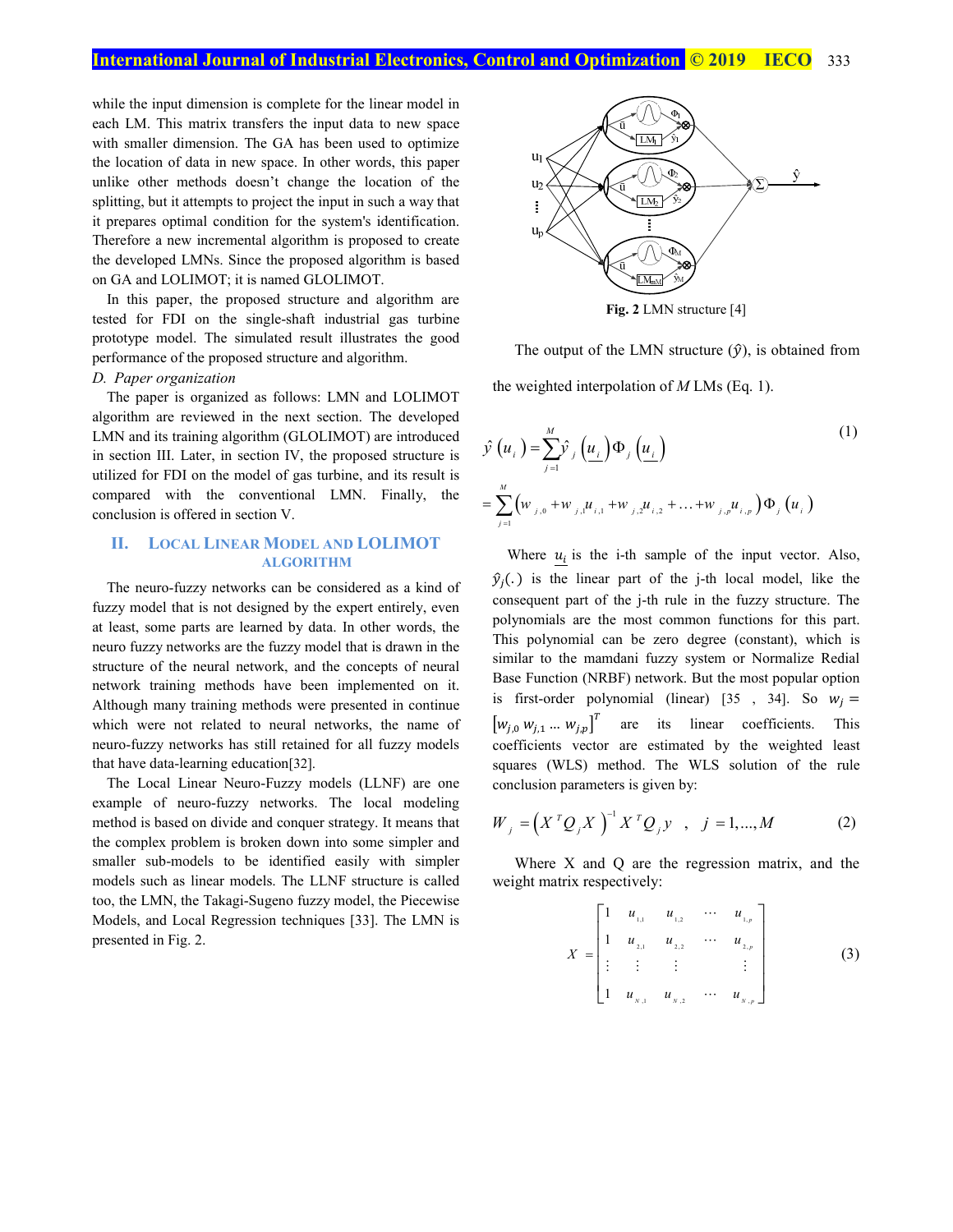$$
Q_{j} = \begin{bmatrix} \Phi_{j} \left( \underline{u}_{1} \right) & 0 & \cdots & 0 \\ 0 & \Phi_{j} \left( \underline{u}_{2} \right) & \cdots & 0 \\ \vdots & \vdots & \ddots & \vdots \\ 0 & 0 & \cdots & \Phi_{j} \left( \underline{u}_{N} \right) \end{bmatrix}
$$
 (4)

 $\Phi_i(.)$  is the validity function of the j-th local model which plays the role of rules in the primary part of the fuzzy structure. It is created from the normalized membership function (Eq. 5).

$$
\Phi_{j}\left(u_{i}\right) = \frac{\mu_{j}\left(u_{i}\right)}{\sum_{j=1}^{M} \mu_{j}\left(u_{i}\right)} , \quad \sum_{j=1}^{M} \Phi_{j}\left(u_{i}\right) = 1
$$
 (5)

Which  $\mu_i(u_i)$  is the j-th membership function that is formed as Gaussian function (Eq. 6) by production in every dimension.

$$
\mu_{j}(\underline{u}) = \exp\left(-\frac{1}{2}\left(\frac{(u_{1} - c_{j_{1}})^{2}}{\sigma_{j_{1}}^{2}} + ... + \frac{(u_{p} - c_{p})^{2}}{\sigma_{j_{p}}^{2}}\right)\right)
$$
  
= 
$$
\exp\left(-\frac{1}{2} * \frac{(u_{1} - c_{j_{1}})^{2}}{\sigma_{j_{1}}^{2}}\right) * ... * \exp\left(-\frac{1}{2} * \frac{(u_{p} - c_{p})^{2}}{\sigma_{j_{p}}^{2}}\right)
$$
(6)

Where  $c_{ij}$  and  $\sigma_{ij}$  are the center coordinate and the individual standard deviation of Gaussian validity functions, respectively. Figure 3 shows a Gaussian membership function (a) and the normalized validity functions (b) for the two inputs.



**Fig. 3 (a)** Gaussian membership function **(b)** the normalized validity functions for the two inputs[32].

## *A. LOLIMOT algorithm*

The LOLIMOT algorithm is an incremental tree method. It means that the algorithm starts with a specific model and then the worst local model is broken down into two local models in each iteration. This action is done by orthogonal splitting in axis of input space with local cost function and general cost function criteria. After each splitting, the validity functions are calculated, and the local linear models have adapted with the Weighted Least Squares (WLS) method. Usually, Mean Square Error (MSE) is considered as the general cost function (general error) (Eq.7) for solving identification problems, while the local cost function (local error) (Eq.8) is used to decompose models [4].

$$
J = \frac{1}{N} \sum_{i=1}^{N} e(u_i)^2 = \frac{1}{N} \sum_{i=1}^{N} (y(u_i) - \hat{y}(u_i))^2
$$
 (7)

$$
J_{j} = \sum_{i=1}^{N} e(u_{i})^{2} \Phi_{j}(u_{i}) , j = 1,...,M
$$
 (8)

Where i is the number of input and  $J_i$  is the error of the j-th local model.

The steps in the LOLIMOT algorithm are as follows:

**Step 1:** Start with an initial model

**Step 2:** Find the worst LM based on the max local cost function (Eq.8)

**Step 3:** Break the worst LM

a. Splitting axis-orthogonal in each input dimension

b. Estimating the parameters of two new LLM by WLS (Eq. 2)

- c. Calculating general cost function (Eq.7) for each splitting
- **Step 4:** Select the best split based on the lowest general cost function
- **Step 5:** Check the stop condition and go to step 2 if the condition is not met

#### *B. The LMN and LOLIMOT Weakness*

The learning ability of LMN is maintained properly with the appropriate set of data in size and complexity. The number of linear coefficients of the local model is related to the input size linearly, and the number of local models is determined by the complexity of the system. As the complexity of the problem increases, the more local models are required to cover the problem. Therefore the total number of parameters increases exponentially. This inefficiency results from both computational cost and the challenge of fuzzy rules generation. In other words, the performance of the algorithm is reduced greatly as the input dimension increases [36].

## **III. INTRODUCTION OF PROPOSED STRUCTURE AND ALGORITHM**

One of the advantages of LMN is dividing the system into smaller ones. By doing so, the complex system is divided into several smaller sub-systems with less complexity. But as the input dimension increases, the search space grows up to generate the new rules. As a result, the performance of partitioning algorithms such as LOLIMOT goes inefficient as mentioned previously. To overcome this problem, the LMN structure has been developed as G-LMN in Fig.4.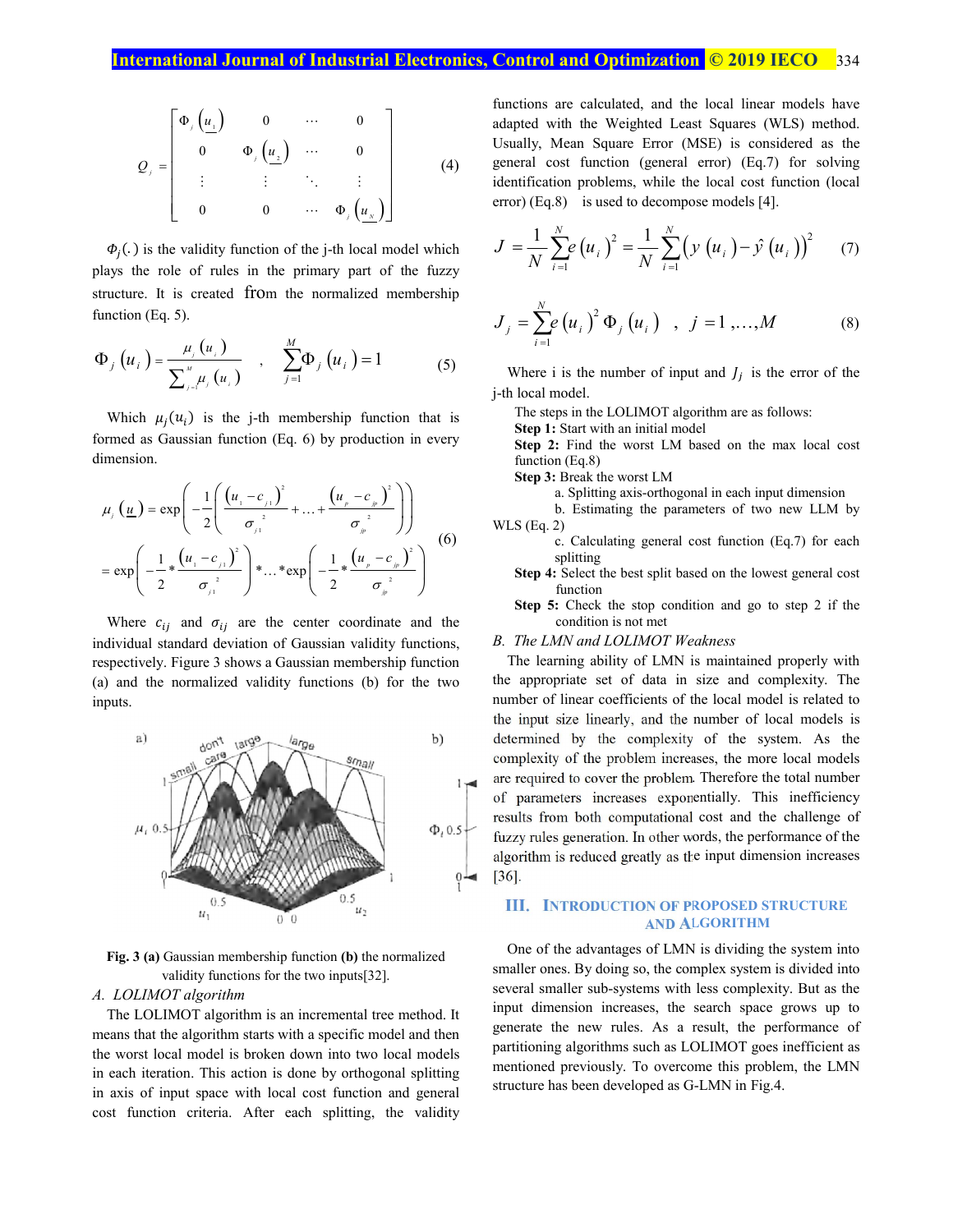

**Fig. 4** Proposed structure (G-LMN)

In this figure, the G matrix reduces the size of the input vector  $(u)$  to the search space  $(Z)$  to increase the speed of the partitioning algorithm and also to rescues from the Curse of dimension. However, all input feature directly is used to construct the linear model in each local model, so that the identification accuracy is not reduced.

This linear model is trained by the WLS method, but the G matrix must be taken in such a way that: the new space is suitable, the vector  $Z$  is not outside the interval  $[-1,1]$ , the identification error also decreases. Therefore, the genetic algorithm is used to optimize and to improve the new space. So, the fitness function of GA is defined as follows:

$$
Fitness function (ui) = \frac{1}{2} \sum_{i=1}^{N} e2 (ui)
$$
  
+  $\lambda \left[ max \left( 1, max \left( Z_{i} \right) \right) - 1 \right] - \lambda \left[ min \left( -1, min \left( Z_{i} \right) \right) + 1 \right]$ <sup>(9)</sup>

This fitness function selects the G matrix with this constraint: The first term reduces the identification error, 2nd and 3rd terms hold the vector Z in [-1,1]. It means that if there is an element in  $Z$  vector larger (smaller) than  $1$  (-1), its cost will be raised by 2nd term (3rd term), and if all elements in Z vector are smaller (larger) than 1 (-1), the 2nd term (3rd term) will be omitted. Also  $\lambda$  is the penalty parameter.

Furthermore, the initial population of the genetic algorithm is 500 chromosomes, and the number of generations is 100 generations. Since the best chromosomes are saved in each iteration, so each generation is in the line of the next generation. For example, to create ten rules (neurons), 10\*100 generations are run. On the other hand, each chromosome has 144 genes. 144 is the number of elements in G matrix (48\*3=144). Hence the crossover function is selected as Scattered. In this method, offspring are created by combining the genes of parents among random points. The mutation is also considered as Uniform with the rate of 0.01.

The proposed GLOLIMOT algorithm, which includes the genetic algorithm based on the LOLIMOT algorithm, is suggested as follows:

**Step 1:** Start with an initial model

**Step 2:** Find the worst LM based on the max local cost function (Eq.8)

**Step 3:** Break the worst LM

a. Split axis-orthogonal in each input dimension

b. Start GA for each split

b.1. Load the last papulation

b.2. Estimate the parameters of two new LLM by WLS for each population(Eq. 2 )

b.3. Calculating general cost function (Eq.7) for each population

b.4. Find the best G-Matrix (Eq. 9)

**Step 4:** Select the best split based on the lowest general cost function and save the best population

**Step 5:** Check the stop condition and go to step 2 if the condition is not met

## **IV. SIMULATION AND RESULT**

The case study in this paper is a laboratory model of single-shaft industrial gas turbine Siemens V94.2, which is developed at the ALSTOM-ABB POWER center in the UK. This simulator generates the data set in four fault conditions which have been validated by real measurements in steady-state conditions [27]. The faults are as:

- 1. Compressor contamination fault
- 2. Thermocouple sensor fault
- 3. High-pressure turbine seal damage
- 4. Fuel actuator friction wear.
- These faults incept at the 15-th second.

In this paper, the  $q_c$ ,  $t_3$ ,  $p_3$ ,  $p_7$  features are used as model outputs to FDI based on other articles in this field [27, 30, 37, 38]. Furthermore, 16 sensor measurements with their three dynamics (48 features totally), are considered as inputs. The nomenclature of these feature are described in table I. The number of the input dynamics is based on trial and error.

In this way, 4 LMNs are considered for modeling outputs as,  $p_3$  in normal conditions,  $q_c$  in fault1,  $T_3$  in fault2, and  $P_7$  in fault3. For a better comparison, the data set are applied to both the proposed structure with GLOLIMOT and the conventional LMN with LOLIMOT and HILOMOT algorithm.

| <b>TABLE I</b>      |                                         |  |  |  |  |  |  |
|---------------------|-----------------------------------------|--|--|--|--|--|--|
|                     | NOMENCLATURE OF INPUT FEATURE           |  |  |  |  |  |  |
| $a_v$               | <i>valve angle</i>                      |  |  |  |  |  |  |
| ff                  | fuel flow                               |  |  |  |  |  |  |
| $q_c$               | compressor torque                       |  |  |  |  |  |  |
| $t_i$ , $i=2,3,6,7$ | <i>ith section (module) temperature</i> |  |  |  |  |  |  |
| $p_i$ , $i=2,3,7$   | ith section (module) pressure           |  |  |  |  |  |  |
| $m_i$ , $_{i=1,5}$  | ith section (module) mass rate          |  |  |  |  |  |  |
| $p_t$               | turbine power                           |  |  |  |  |  |  |
| $p_a$               | ambient pressure                        |  |  |  |  |  |  |
| $p_{c}$             | compressor power                        |  |  |  |  |  |  |
| $W_t$               | turbine angular rate                    |  |  |  |  |  |  |

The size of u vector and Z vector has been considered as 48 and 3 respectively in GLOLIMOT, whereas the size of u vector and the size of Z vector are same and equal to 48 in conventional LMN. Figure 5 shows Convergence behavior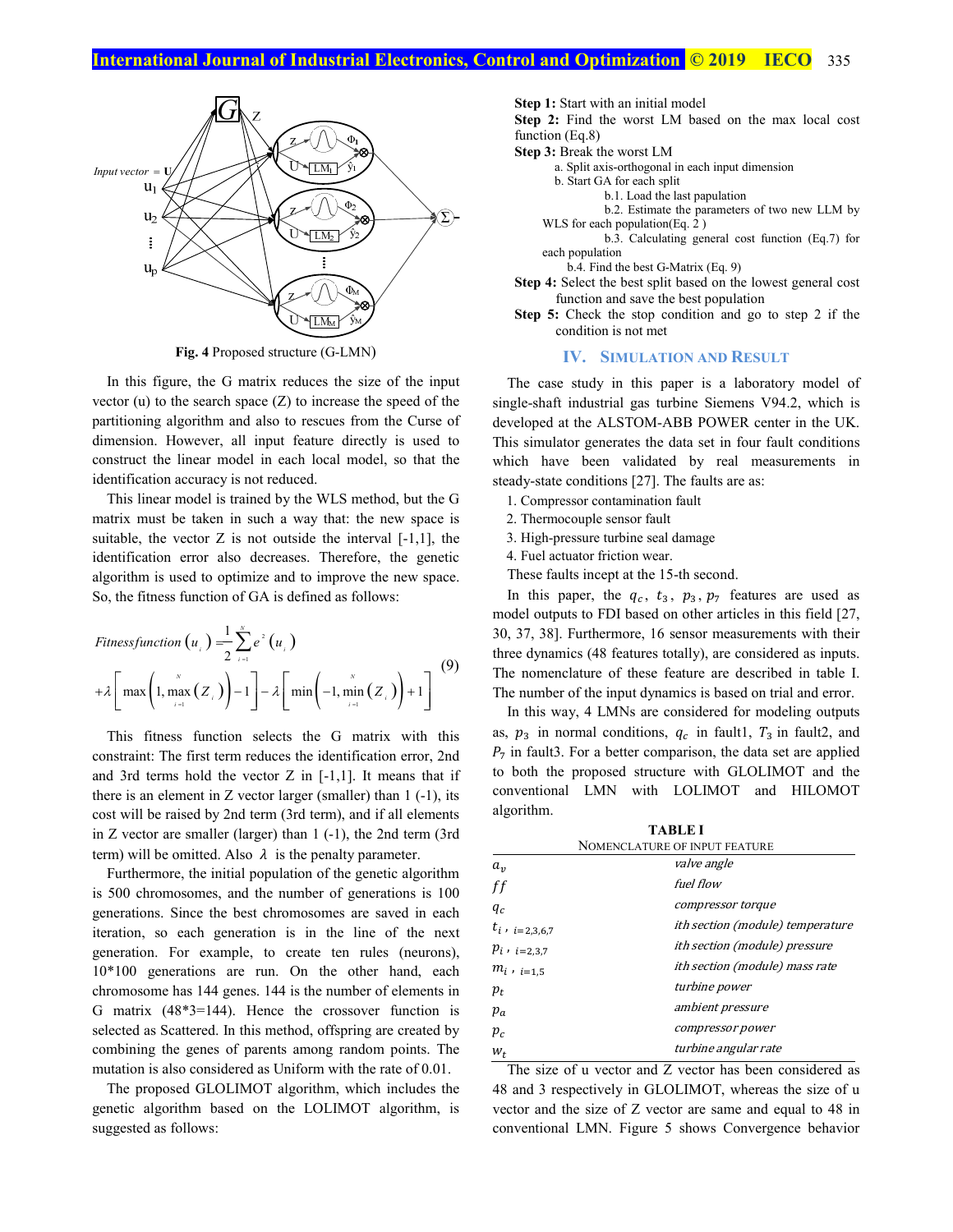



**Fig. 5** Convergence behavior for GLOLIMOT and LOLIMOT

for GLOLIMOT and LOLIMOT and HILOMOT with respect to number of local models. The size of dataset from the transient state up to the steady state is 1287 samples in 16 sensors for each condition (normal and 4 faulty condition). Whereas, three dynamic is considered for each sensor, so the size dataset becomes 1287-by-48, which is selected as 70% and 30% for train and test data randomly. Furthermore, two other datasets from different operation points are generated to evaluate the generalization of methods in the identification part. The number of optimal local models and the MSE of each LMNs for both structure are given in table II.

**TABLE II**  MSE OF PROPOSED LMN AND CONVENTIONAL LMN

| <b>GLOLIMOT</b>      |        |            |            |            |  |  |  |
|----------------------|--------|------------|------------|------------|--|--|--|
| Models               | Number | Number     | Number     | Number     |  |  |  |
|                      | LM     | LM         | LM         | LM         |  |  |  |
| $LMN(1) - p_3$       | 6      | $3.3e-9$   | $3.7e-6$   | $4.1e-6$   |  |  |  |
| $LMN(2) - q_c$       | 5      | 8.9e-9     | $5.9e-5$   | $1.6e-4$   |  |  |  |
| $LMN(3) - t_3$       | 6      | 5.1e-9     | $1.6e-6$   | $5.1e-6$   |  |  |  |
| $LMN(4) - p_7$       | 6      | $1.6e-8$   | $2.7e-5$   | $4.5e-5$   |  |  |  |
|                      |        | LOLIMOT    |            |            |  |  |  |
| Models               | Number | <b>MSE</b> | <b>MSE</b> | <b>MSE</b> |  |  |  |
|                      | LM     | train      | valid1     | valid2     |  |  |  |
| $LMN(1) - p_3$       | 15     | 5.4e-7     | $1e-5$     | $1.5e-5$   |  |  |  |
| 12<br>$LMN(2) - q_c$ |        | $9.3e-6$   | $2.2e-4$   | $3.4e-4$   |  |  |  |
| $LMN(3) - t_3$       | 15     | 8.4e-7     | $2.3e-4$   | $7.3e-4$   |  |  |  |
| $LMN(4) - p_7$       | 15     | $3.6e-7$   | $3.2e-4$   | $9.6e-5$   |  |  |  |

| Table II, continued |                |            |            |            |  |  |  |  |
|---------------------|----------------|------------|------------|------------|--|--|--|--|
|                     | <b>HILOMOT</b> |            |            |            |  |  |  |  |
| Models              | Number         | <b>MSE</b> | <b>MSE</b> | <b>MSE</b> |  |  |  |  |
|                     | LM             | train      | valid1     | valid2     |  |  |  |  |
| $LMN(1) - p_3$      | 15             | 4.4e-7     | $7.4e-6$   | $5e-6$     |  |  |  |  |
| $LMN(2) - q_c$      | 12             | $7.3e-6$   | $1.2e-4$   | $3.4e-4$   |  |  |  |  |
| $LMN(3) - t_3$      | 15             | 6.4e-7     | $1.3e-4$   | $7.3e-4$   |  |  |  |  |
| $LMN(4) - p_7$      | 15             | 2.6e-7     | $1.2e-4$   | $9.6e-5$   |  |  |  |  |

As shown in Fig. 5 and table II, HILOMOT has a relatively better performance than LOLIMOT due to nonlinear optimization in the generation of rule, but totally both have failed due to the curse of dimension. On the other hands, decreasing and optimizing the search space, reduces the system identification error in the same number of local models. In addition, the number of non-linear parameters of each local model, such as the center and the variance of the membership functions, has fallen from 48\*2 to 3\*2 (it means about 90 parameters).

In other words, the required number of local models and its parameters are greatly reduced by decreasing the size of splitting space. Moreover, the MSE of the conventional LMN is much greater. This is the same curse of dimension that traps the fuzzy system.

The G matrix is obtained in table III. According to this matrix, each dimension of Z space is created by combination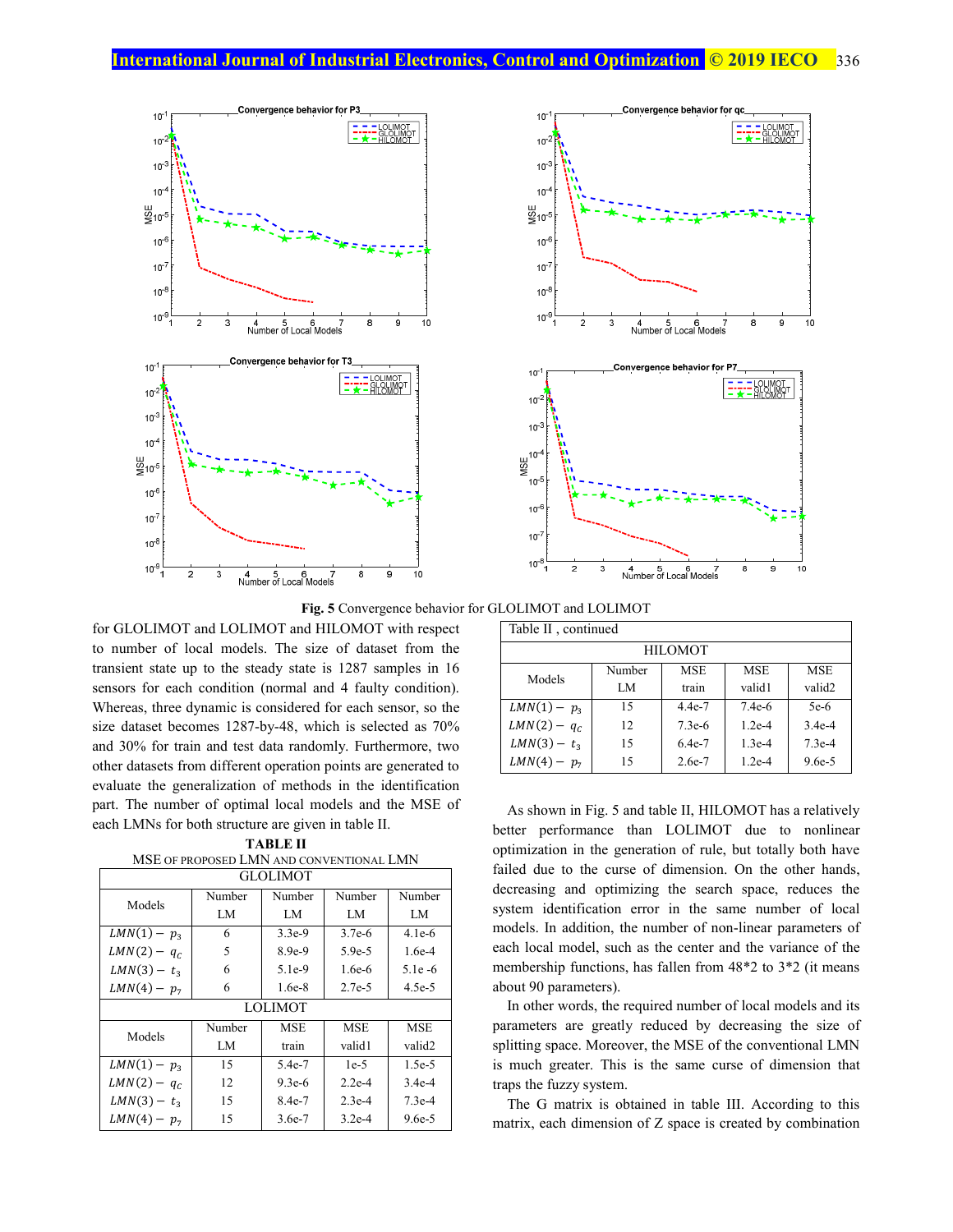the input features with different weights. Some features play a bold role in some dimension as well as dim role in other dimensions. For example, the last feature is more effective in the first and second dimensions, but has less effect on the third one.

| TABLE III<br>THE G MATRIX |                |                |  |  |  |  |
|---------------------------|----------------|----------------|--|--|--|--|
| 0.0892                    | 0.1964         | 0.1956         |  |  |  |  |
| -0.1895                   | -0.158         | 0.0913         |  |  |  |  |
| -0.1572                   | 0.094          | -0.2319        |  |  |  |  |
| 0.1791                    | <i>0.2233</i>  | -0.103         |  |  |  |  |
| 0.0544                    | <i>-0.1217</i> | -0.0897        |  |  |  |  |
| -0.0821                   | 0.2357         | -0.019         |  |  |  |  |
| 0.0363                    | $-0.0359$      | -0.1173        |  |  |  |  |
| -0.0179                   | 0.2121         | -0.2042        |  |  |  |  |
| 0.0116                    | 0.0094         | 0.2374         |  |  |  |  |
| -0.0569                   | -0.0767        | 0.0209         |  |  |  |  |
| 0.1848                    | <i>0.1303</i>  | <i>0.2216</i>  |  |  |  |  |
| $-0.0221$                 | -0.0155        | <i>0.2306</i>  |  |  |  |  |
| 0.1048                    | 0.1516         | 0.1074         |  |  |  |  |
| -0.1192                   | -0.0819        | -0.003         |  |  |  |  |
| 0.1889                    | -0.15          | -0.1896        |  |  |  |  |
| $-0.0452$                 | 0.1121         | -0.1001        |  |  |  |  |
| <i>0.0423</i>             | 0.0479         | -0.1492        |  |  |  |  |
| 0.0869                    | 0.0001         | -0.0871        |  |  |  |  |
| 0.1976                    | -0.0563        | 0.126          |  |  |  |  |
| -0.2237                   | -0.1692        | $-0.2368$      |  |  |  |  |
| -0.2431                   | -0.2038        | <i>0.0595</i>  |  |  |  |  |
| -0.0539                   | 0.0447         | 0.058          |  |  |  |  |
| -0.0976                   | $-0.0745$      | -0.0896        |  |  |  |  |
| -0.0583                   | -0.2355        | <i>-0.2127</i> |  |  |  |  |
| -0.2169                   | <i>0.0875</i>  | -0.1528        |  |  |  |  |
| <i>0.0581</i>             | -0.0736        | -0.0112        |  |  |  |  |
| -0.0555                   | 0.0143         | 0.0831         |  |  |  |  |
| -0.1743                   | -0.24          | -0.1596        |  |  |  |  |
| -0.133                    | $-0.1352$      | $-0.0677$      |  |  |  |  |
| 0.0778                    | -0.1467        | 0.2437         |  |  |  |  |
| -0.1573                   | <i>0.0328</i>  | -0.0086        |  |  |  |  |
| -0.0535                   | 0.1994         | 0.1321         |  |  |  |  |
| -0.1946                   | 0.1924         | -0.101         |  |  |  |  |
| -0.1811                   | 0.1717         | -0.1222        |  |  |  |  |
| -0.2043                   | -0.1401        | <i>-0.1213</i> |  |  |  |  |
| 0.0175                    | -0.1277        | -0.0178        |  |  |  |  |
| 0.0861                    | 0.0519         | 0.1425         |  |  |  |  |
| -0.0274                   | 0.1788         | -0.0444        |  |  |  |  |
| -0.0087                   | 0.2204         | 0.0188         |  |  |  |  |
| 0.0671                    | 0.1683         | 0.0644         |  |  |  |  |
| 0.1836                    | -0.0055        | 0.157          |  |  |  |  |
| 0.0533                    | -0.1031        | -0.0479        |  |  |  |  |
| 0.177                     | 0.1974         | 0.1099         |  |  |  |  |
| <i>0.1521</i>             | -0.0384        | -0.0314        |  |  |  |  |
| -0.1991                   | -0.1625        | -0.2054        |  |  |  |  |
| $-0.0075$                 | 0.145          | 0.1487         |  |  |  |  |
| 0.0329                    | 0.2467         | 0.131          |  |  |  |  |
| 0.1823                    | 0.2188         | 0.0343         |  |  |  |  |

#### *A. Fault detection*

In order to detect the faults, the calculation differences between G-LMN and the main system is necessary that is called residuals. On the other words, the faults can be detected by comparing the variation of the residuals. The residuals are shown by (R1, R2, R3, R4) in Fig. 6. Also, the residuals with applying different faults are presented in Figs. 7-10. According to these figures, each fault causes different variations and signature in the residuals  $(S_i)$ . This characteristic is utilized to isolate faults in the next sub-section.



**Fig. 6.** The proposed combined structure of DNN and four proposed LMNs

Since the un-modeled disturbance and noise are the main enemy of FDI, Utilizing constant thresholding and adaptive thresholding are common ideas to reduce this malfunction. The thresholding method creates a band around the residuals to decide whether a fault occurred or not as follow:

$$
\psi(t) = \begin{cases} 0 & \text{if} & Th_{\text{Lower}} \le R(t) \le Th_{\text{Upper}} \\ 1 & \text{if} & Th_{\text{Lower}} > R(t) \text{ or } R(t) > Th_{\text{Upper}} \end{cases}
$$
(10)

Where  $\psi$  is the fault signature. Since simple thresholding (constant  $Th$ ) increases the false alarm rate (Eq. 12), therefore the adaptive thresholding method is used to detect fault occurrences in this paper. Hence  $Th$  can be defined as follow:

$$
Th_{\text{Upper/Lower}} = m_R \pm \eta S_R \quad , \quad \eta = 1 \text{ or } 2 \text{ or } ... \tag{11}
$$

Where  $m$  and  $S$  are mean and Standard deviation of residuals and  $\eta$  is a tuning parameter which can be chosen as 1, 2 or 3. Moreover, the False alarm rate is the one of the criteria which is used to evaluate the performance of fault detection. The lower this rate, the higher performance. The false alarm rate is given by:

$$
False Alarm rate = \frac{NF}{N}
$$
 (12)

Where  $N$  is the total number of data in a class and  $NF$  is the number of data samples of the same class which detected as other class incorrectly. Thus, table IV shows the fault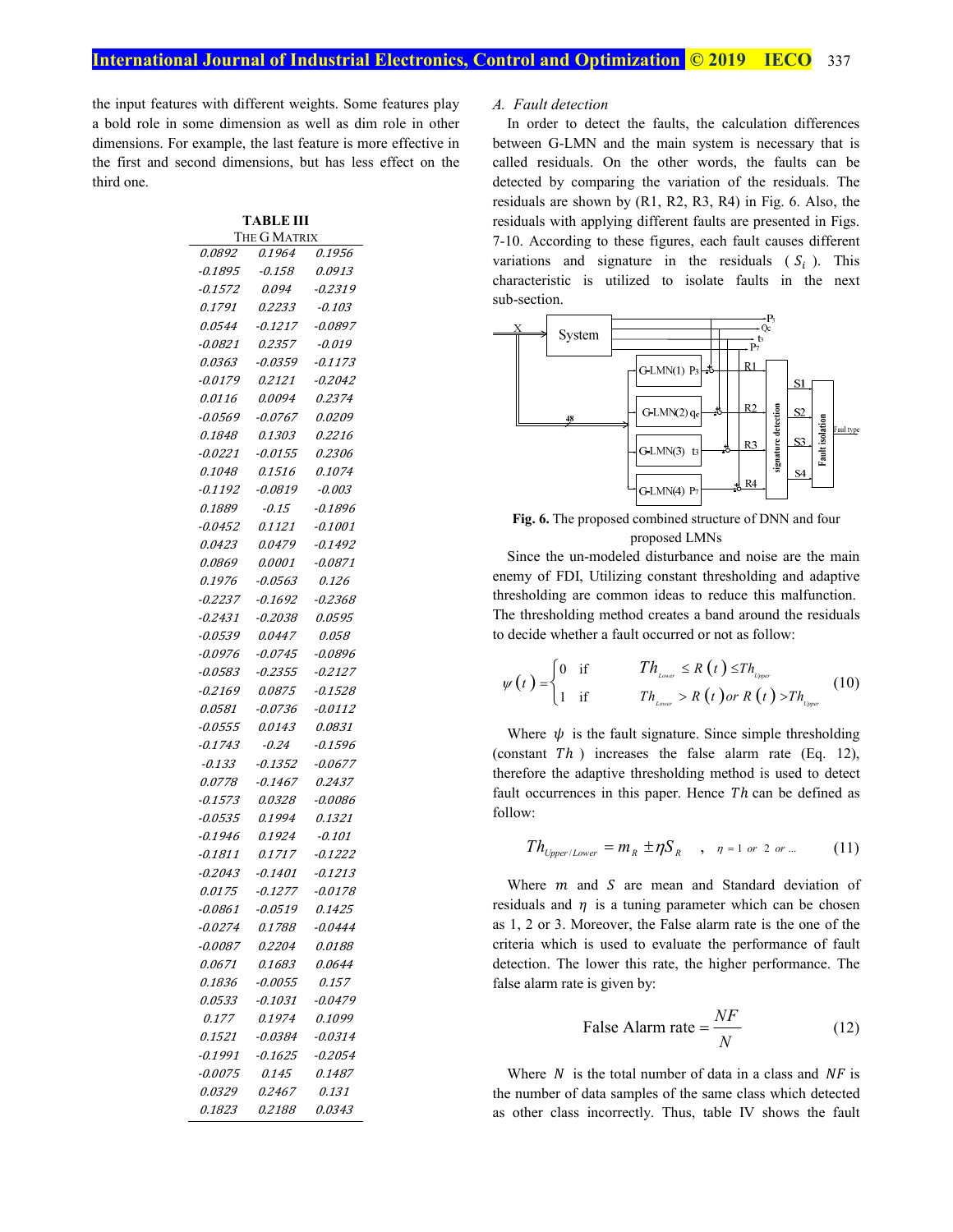## **International Journal of Industrial Electronics, Control and Optimization © 2019 IECO 338**

inception time and the fault detection time and the false alarm rate in GLOLIMOT and LOLIMOT.



**Fig. 7**: Residuals of all four G-LMNs by applying the fault1



**Fig. 8**: Residuals of all four G-LMNs by applying the fault2



**Fig. 9**: Residuals of all four G-LMNs by applying the fault3



**Fig. 10**: Residuals of all four G-LMNs by applying the fault4

**TABLE IV**  FAULT DETECTION RESULTS

|                    |         |                                       | <b>GLOLIMOT</b> | <b>LOLIMOT</b> |                       |  |
|--------------------|---------|---------------------------------------|-----------------|----------------|-----------------------|--|
|                    |         | Fault inception Detection False alarm |                 |                | Detection False alarm |  |
|                    | time(s) | time(s)                               | rate $(\% )$    | time(s)        | rate $(\% )$          |  |
| Fault1             | 15      | 15.60                                 | 10.42           | 16.12          | 22.73                 |  |
| Fault <sub>2</sub> | 15      | 15.60                                 | 12.83           | 16.12          | 19.86                 |  |
| Fault3             | 15      | 15.60                                 | 8.1             | 16.12          | 17.2                  |  |
| Fault4             | 15      | 15.60                                 | 6.5             | 16.12          | 14.47                 |  |

Table IV shows that the detection time and false alarm rate with GLOLIMOT are lower than LOLIMOT. The cause of improvement is more accurate identification with GLOLIMOT.

#### *B. Fault isolation*

Different variations and signature  $(S_i)$  in the residuals in Figs. 7-10 are useful to identify and isolate faults. Table V shows these signatures. The signs ↑ and ↓ mean that the residual is non-zero and oriented towards the upper or lower threshold. In other words, the sign − indicates that the residual is close to zero. This table shows that any fault will make a unique signature in the residuals. So fault isolation was done with taking these sign into consideration. Hence, the fault isolation percentile is shown in a confusion matrix in table VI for GLOLIMOT and table VII for LOLIMOT for the test phase.

| TABLE V<br><b>SI BASE UNITS</b>                  |  |  |  |  |  |  |
|--------------------------------------------------|--|--|--|--|--|--|
| Fault <sub>2</sub><br>Fault3<br>Fault4<br>Fault1 |  |  |  |  |  |  |
| $S1$ (signature of R1)                           |  |  |  |  |  |  |
| $S2$ (signature of R2)                           |  |  |  |  |  |  |
| $S3$ (signature of R3)                           |  |  |  |  |  |  |
| $S4$ (signature of R4)                           |  |  |  |  |  |  |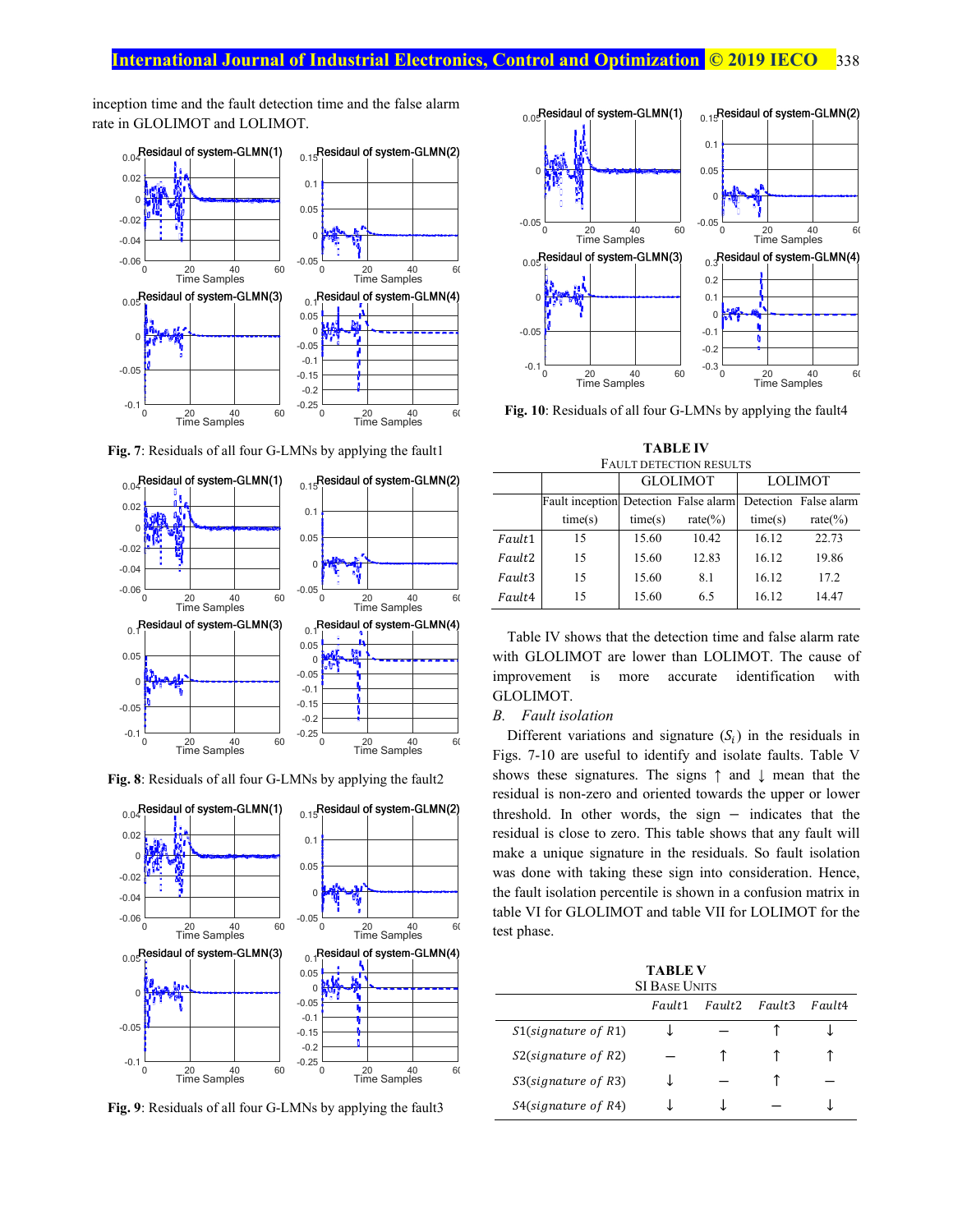## **International Journal of Industrial Electronics, Control and Optimization <b>© 2019** IECO 339

**TABLE VI**  CONFUSION MATRIX FOR FAULT ISOLATION (%) - GLOLIMOT

|        |        | Predicted                                     |       |       |          |      |  |
|--------|--------|-----------------------------------------------|-------|-------|----------|------|--|
|        |        | Fault4 No class<br>Fault2<br>Fault3<br>Fault1 |       |       |          |      |  |
|        | Fault1 | 80.21                                         | 1.8   | 17.41 | $\theta$ | 0.57 |  |
| Actual | Fault2 | 4.9                                           | 81.11 |       | 12.28    | 1.70 |  |
|        | Fault3 | 0.51                                          |       | 97.3  | 1.14     | 1.04 |  |
|        | Fault4 | $\theta$                                      | 0.2   | 1.7   | 97.49    | 0.60 |  |

**TABLE VII**  CONFUSION MATRIX FOR FAULT ISOLATION (%) - LOLIMOT

|        |        | Predicted                                                 |       |       |       |      |  |
|--------|--------|-----------------------------------------------------------|-------|-------|-------|------|--|
|        |        | Fault4 No class<br>Fault <sub>2</sub><br>Fault3<br>Fault1 |       |       |       |      |  |
| Actual | Fault1 | 60.24                                                     | 18.35 | 14.47 | 5.31  | 1.62 |  |
|        | Fault2 | 12.41                                                     | 61.72 | 8.45  | 15.26 | 2.15 |  |
|        | Fault3 | 7.18                                                      | 5.38  | 75.62 | 10.14 | 1.67 |  |
|        | Fault4 | 3.36                                                      | 2.59  | 5.91  | 86.84 | 3.29 |  |

By comparing tables VI and VII, the higher performance of GLOLIMOT than the LOLIMOT is clear. Table VI illustrates that almost all classes of conditions are separated with acceptable accuracy. Also, the percentage of non-class is located in the last column. Misdiagnosis or non-recognition of a class may be due to closeness or subscription of residual signs.

## **V. CONCLUSIONS**

In this paper, an extended Local Linear Model (LMN) structure is presented that is useful to identify the high dimensional system. Hence, the space of the linear model differs from the splitting space (nonlinear part) in each local model. In other words, the size of splitting space is reduced by a matrix. Also, an incremental algorithm is proposed for creating the LMN and optimizing the matrix. This algorithm is based on two algorithms as Genetic algorithm and LOcal LInear MOdel Tree which has named GLOLIMOT.

We applied our algorithm to the gas turbine which is a system with high complexity and high dimensionality. This paper has attempted to Fault Detection and Identification (FDI) of this system based on the proposed structure and its algorithm. It has been shown that applying the proposed idea not only reduces both the number of local models and the number of parameter of each local model, also greatly improves the training accuracy.

The reasons for the improvement of our performance is the reduction of search space and project the input space to the new optimal space by GA. On the other hand, use of all information (all features) to model in local linear models, helps to more accurate identification. In continue, by comparing the simulation results of the proposed idea and conventional LMN, it can be said that FDI with the proposed structure is more sensitive to the faults. Since this method is offered in the presence of noise, it can be used in industrial gas turbine software applications, especially when measurements are unreliable due to noise and uncertainties.

## **REFERENCES**

- [1] T. Fischer, B. Hartmann, and O. Nelles, "Increasing the Performance of a Training Algorithm for Local Model Networks," in *World Congress of Engineering and Computer Science (WCECS). San Francisco, USA*, 2012.
- [2] A. A. Adeniran and S. El Ferik, "Modeling and Identification of Nonlinear Systems: A Review of the Multimodel Approach--Part 1," 2016.
- [3] O. Nelles, S. Sinsel, and R. Isermann, "Local basis function networks for identification of a turbocharger," in *Control'96, UKACC International Conference on (Conf. Publ. No. 427)*, 1996, pp. 7-12.
- [4] O. Nelles, *Nonlinear system identification: from classical approaches to neural networks and fuzzy models*: Springer Science & Business Media, 2013.
- [5] T. A. Johansen and B. A. Foss, "Identification of non-linear system structure and parameters using regime decomposition," *Automatica,* vol. 31, pp. 321-326, 1995.
- [6] O. Bänfer and O. Nelles, "Polynomial model tree (POLYMOT)—A new training algorithm for local model networks with higher degree polynomials," in *2009 IEEE International Conference on Control and Automation*, 2009, pp. 1571-1576.
- [7] M. A. Nekoui and S. M. Sajadifar, "Nonlinear System Identification using Locally Linear Model Tree and Particle Swarm Optimization," in *Industrial Technology, 2006. ICIT 2006. IEEE International Conference on*, 2006, pp. 1563-1568.
- [8] R. Mehran, A. Fatehi, C. Lucas, and B. N. Araabi, "Particle swarm extension to LOLIMOT," in *Sixth International Conference on Intelligent Systems Design and Applications*, 2006, pp. 969-974.
- [9] J. Rezaie, B. Moshiri, A. Rafati, and B. N. Araabi, "Modified LOLIMOT algorithm for nonlinear centralized Kalman filtering fusion," in *Information Fusion, 2007 10th International Conference on*, 2007, pp. 1-8.
- [10] S. Jakubek and C. Hametner, "Identification of neurofuzzy models using GTLS parameter estimation," *IEEE Transactions on Systems, Man, and Cybernetics, Part B (Cybernetics),* vol. 39, pp. 1121-1133, 2009.
- [11] S. Jakubek and N. Keuth, "A local neuro-fuzzy network for high-dimensional models and optimization," *Engineering applications of artificial intelligence,* vol. 19, pp. 705-717, 2006.
- [12] A. Sarabi-Jamab and B. N. Araabi, "PiLiMoT: A Modified Combination of LoLiMoT and PLN Learning Algorithms for Local Linear Neurofuzzy Modeling," *Journal of Control Science and Engineering,* vol. 2011, 2011.
- [13] A. S. Jamab and B. N. Araabi, "A learning algorithm for local linear neuro-fuzzy models with self-construction through merge & split," in *2006 IEEE Conference on Cybernetics and Intelligent Systems*, 2006, pp. 1-6.
- [14] S. M. E. Oliaee, M. A. Shoorehdeli, and M. Teshnehlab, "Faults detecting of high-dimension gas turbine by stacking DNN and LLM," in *Fuzzy and Intelligent Systems (CFIS), 2018 6th Iranian Joint Congress on*, 2018, pp. 142-145.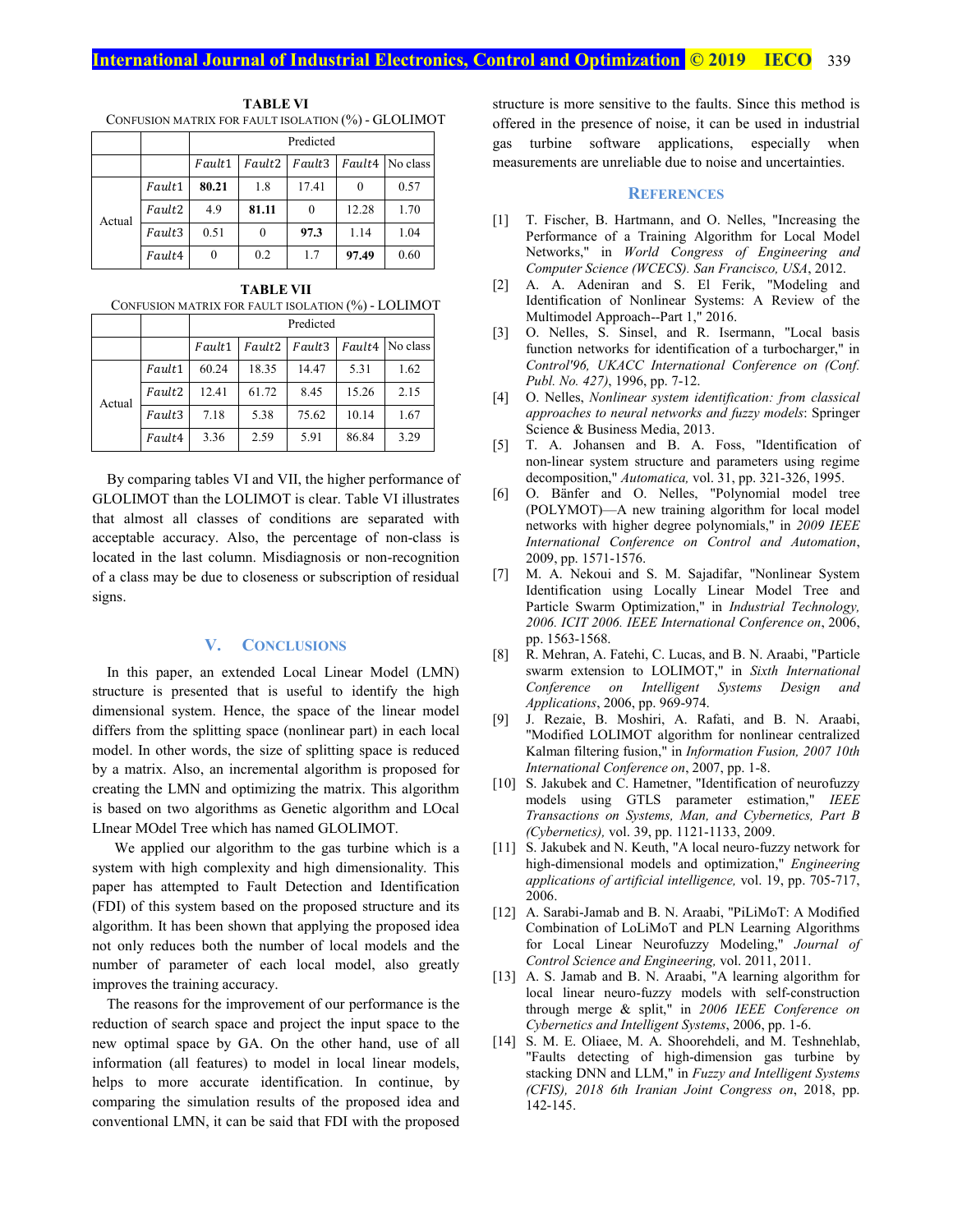## **International Journal of Industrial Electronics, Control and Optimization © 2019 IECO** 340

- [15] D. Karaboga and E. Kaya, "Adaptive network based fuzzy inference system (ANFIS) training approaches: a comprehensive survey," *Artificial Intelligence Review,* pp. 1-31, 2018.
- [16] A. Doroshenko, "Piecewise-Linear Approach to Classification Based on Geometrical Transformation Model for Imbalanced Dataset," in *2018 IEEE Second International Conference on Data Stream Mining & Processing (DSMP)*, 2018, pp. 231-235.
- [17] H. Azimi, S. Shabanlou, I. Ebtehaj, H. Bonakdari, and S. Kardar, "Combination of computational fluid dynamics, adaptive neuro-fuzzy inference system, and genetic algorithm for predicting discharge coefficient of rectangular side orifices," *Journal of Irrigation and Drainage Engineering,* vol. 143, p. 04017015, 2017.
- [18] A. H. Hamamoto, L. F. Carvalho, L. D. H. Sampaio, T. Abrão, and M. L. Proença Jr, "Network anomaly detection system using genetic algorithm and fuzzy logic," *Expert Systems with Applications,* vol. 92, pp. 390-402, 2018.
- [19] O. F. Lutfy, S. B. M. Noor, and M. H. Marhaban, "A simplified adaptive neuro-fuzzy inference system (ANFIS) controller trained by genetic algorithm to control nonlinear multi-input multi-output systems," *Scientific Research and Essays,* vol. 6, pp. 6475-6486, 2011.
- [20] L. Breiman, "Hinging hyperplanes for regression, classification, and function approximation," *IEEE Transactions on Information Theory,* vol. 39, pp. 999-1013, 1993.
- [21] S. Ernst, "Hinging hyperplane trees for approximation and identification," in *Decision and Control, 1998. Proceedings of the 37th IEEE Conference on*, 1998, pp. 1266-1271.
- [22] B. Hartmann, T. Ebert, T. Fischer, J. Belz, G. Kampmann, and O. Nelles, "LMNTOOL–Toolbox zum automatischen Trainieren lokaler Modellnetze," in *Proceedings of the 22. Workshop Computational Intelligence (Hoffmann, F.; Hüllermeier, E., Hg.), S*, 2014, pp. 341-355.
- [23] O. Nelles, "Axes-oblique partitioning strategies for local model networks," in *2006 IEEE Conference on Computer Aided Control System Design, 2006 IEEE International Conference on Control Applications, 2006 IEEE International Symposium on Intelligent Control*, 2006, pp. 2378-2383.
- [24] B. Hartmann and O. Nelles, "On the smoothness in local model networks," in *American Control Conference (ACC), St. Louis, USA (June 2009)*, 2009.
- [25] B. Hartmann and O. Nelles, "Structure trade-off strategy for local model networks," in *Control Applications (CCA), 2012 IEEE International Conference on*, 2012, pp. 451-456.
- [26] J. Xu, X. Huang, and S. Wang, "Adaptive hinging hyperplanes and its applications in dynamic system identification," *Automatica,* vol. 45, pp. 2325-2332, 2009.
- [27] S. Simani and C. Fantuzzi, "Dynamic system identification and model-based fault diagnosis of an industrial gas turbine prototype," *Mechatronics,* vol. 16, pp. 341-363, 2006.
- [28] S. Simani, C. Fantuzzi, and R. Spina, "Application of a neural network in gas turbine control sensor fault detection," in *Control Applications, 1998. Proceedings of the 1998 IEEE International Conference on*, 1998, pp. 182-186.
- [29] V. Palade, R. J. Patton, F. J. Uppal, J. Quevedo, and S. Daley, "Fault diagnosis of an industrial gas turbine using neuro-fuzzy methods," *IFAC Proceedings Volumes,* vol. 35, pp. 471-476, 2002.
- [30] S. Simani, "Identification and fault diagnosis of a simulated model of an industrial gas turbine," *IEEE Transactions on Industrial Informatics,* vol. 1, pp. 202-216, 2005.
- [31] H. A. Nozari, M. A. Shoorehdeli, S. Simani, and H. D. Banadaki, "Model-based robust fault detection and isolation of an industrial gas turbine prototype using soft computing techniques," *Neurocomputing,* vol. 91, pp. 29-47, 2012.
- [32] O. Nelles, *Nonlinear system identification: from classical approaches to neural networks and fuzzy models*: Springer, 2001.
- [33] T. A. Johansen and R. Murray-Smith, "The operating regime approach to nonlinear modelling and control," *Multiple model approaches to modelling and control,* vol. 1, pp. 3-72, 1997.
- [34] V. Kecman and B. Pfeiffer, "Exploiting the structural equivalence of learning fuzzy systems and radial basis function neural networks," in *Proceedings of the Second European Congress on Intelligent Techniques and Soft Computing EUFIT-94, Aachen, Gemany*, 1994, pp. 58-66.
- [35] S. K. Halgamuge, *Advanced methods for fusion of fuzzy systems and neural networks in intelligent data processing*: VDI Verlag, 1996.
- [36] O. Nelles and B. Hartmann, "Structure Trade-off Strategy for Local Model Networks," in *IEEE International Conference on Control Applications (CCA)*, Dubrovnik, Croatia, 2012, pp. 451-456.
- [37] S. Simani and R. J. Patton, "Fault diagnosis of an industrial gas turbine prototype using a system identification approach," *Control Engineering Practice,* vol. 16, pp. 769-786, 2008.
- [38] S. Simani, C. Fantuzzi, and R. J. Patton, "Model-Based Fault Diagnosis Techniques," in *Model-based Fault Diagnosis in Dynamic Systems Using Identification Techniques*, ed: Springer, 2003, pp. 19-60.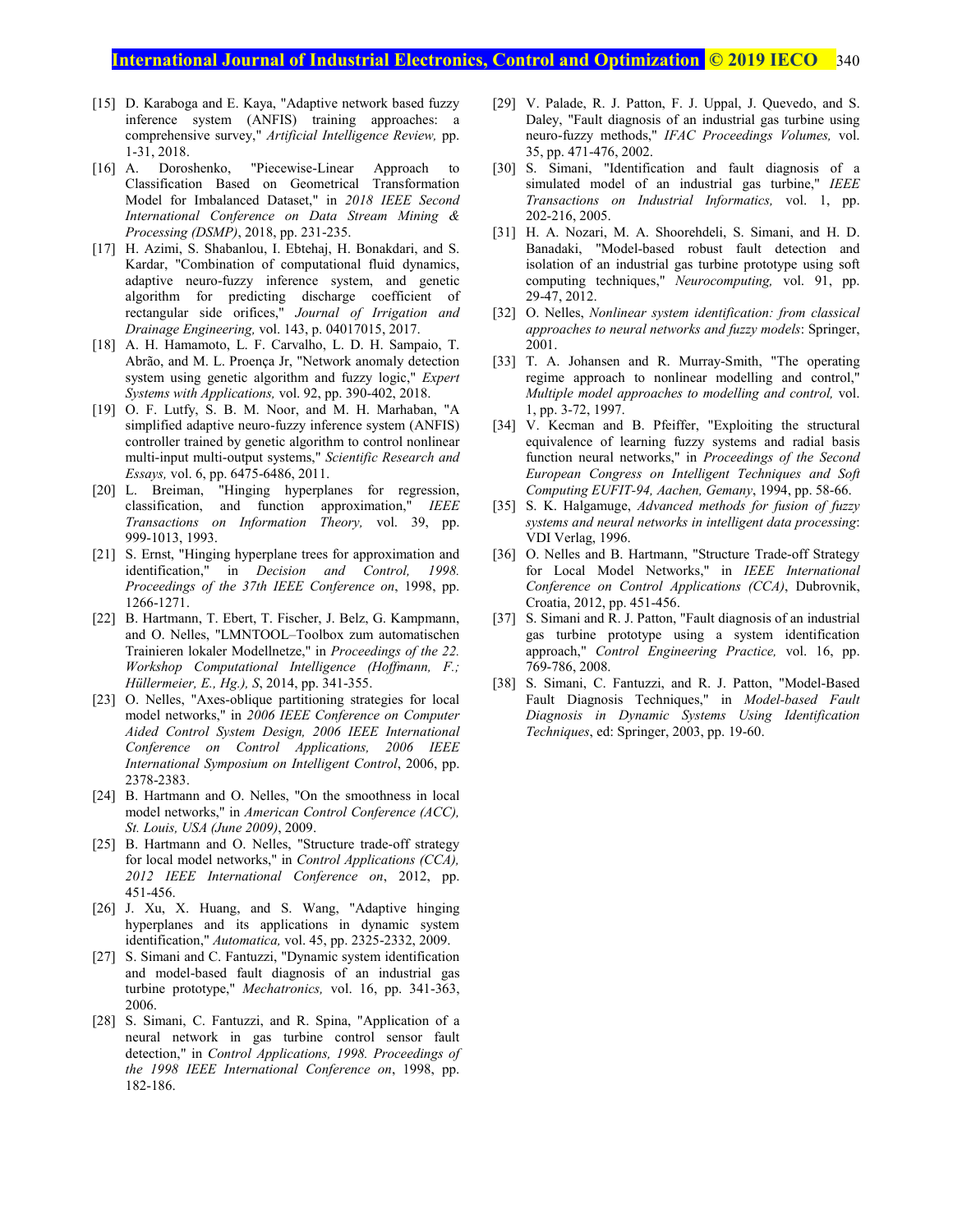

**Seyed-Mohamad-Emad Oliaee** received his B.Sc. degree in Electrical Engineering from Hamedan University of Technology (HUT), Hamedan, Iran, in 2012, M.Sc. degree in Control System Design from K. N. Toosi University of Technology, Tehran, Iran in 2014. He is currently a PhD candidate in Control System Design at K. N. Toosi

University of Technology, Tehran, Iran. His research interests include Systems Identification, Fault Detection and Identification, Intelligent Systems, Fuzzy Systems, Neural Networks, Neuro-Fuzzy Networks, Hybrid Control based on Classic and Intelligent systems, Deep Neural Networks, High-Dimensional Systems, Gas Turbine.



**Mohammad Teshnehlab** is currently a professor of control system in the Control Engineering Department, Faculty of Electrical and Computer Engineering, K.N. Toosi University of Technology, Tehran, Iran. He received his B.Sc. degree in Electrical Engineering from Stony Brook university, New York, USA in 1980, master in Electrical

Engineering from Oita university, Oita, Japan in 1991 and Ph.D in computational intelligence from Saga university, Saga, Japan in 1994. His main research interests are neural networks, fuzzy systems, evolutionary algorithms, swarm intelligent, fuzzyneural networks, pattern recognition, Meta heuristic algorithms, intelligent identification, deep neural network, prediction and control.



**Mahdi Aliyari Shoorehdeli** received his B.Sc. degree in Electrical Engineering in 2001, M.Sc. degree in Control System Design in 2003, Ph.D. degree in Control System Design in 2008 from K. N. Toosi University of Technology, Tehran, Iran. He is currently an Assistant Professor in the Department of Mechatronics Engineering of the K. N. Toosi

University of Technology. His research interests include Fault Detection and Identification of Mechatronics Systems, Mechatronics Systems Identification, Intelligent Systems, Fuzzy, Neural Networks, Multi-Objective Optimisation, Hybrid Control based on Classic and Intelligent systems.